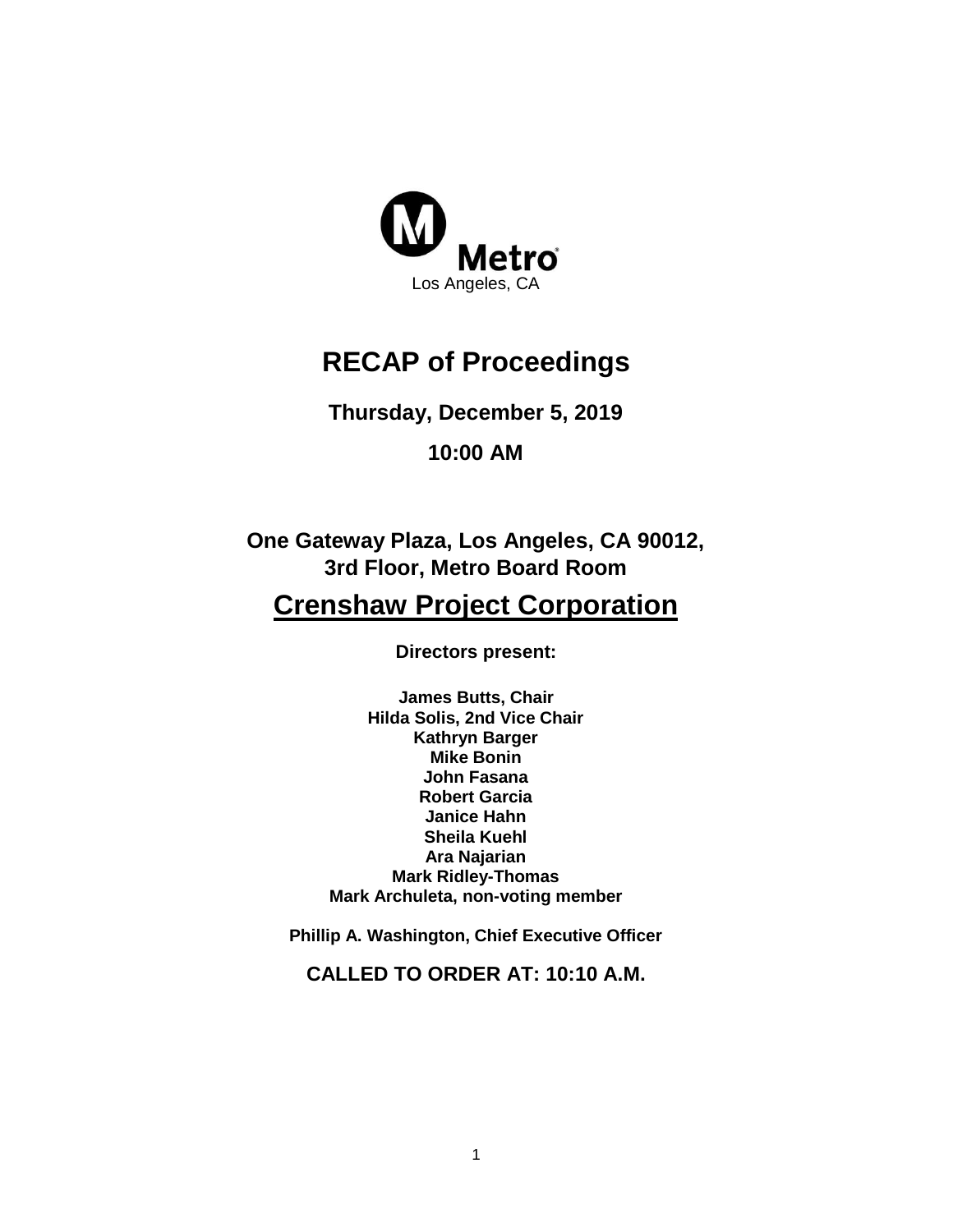### **ROLL CALL**

### **1. SUBJECT: MINUTES OF THE CRENSHAW PROJECT CORPORATION 2018-0785 BOARD MEETING HELD DECEMBER 6, 2018**

APPROVED Minutes of the Regular Board Meeting held December 6, 2018.

|  |  |  |  |  |  | <b>AN</b> |
|--|--|--|--|--|--|-----------|
|  |  |  |  |  |  |           |

### **2. SUBJECT: CRENSHAW PROJECT CORPORATION ANNUAL 2019-0739 FINANCIAL REPORT**

RECEIVED AND FILED the Crenshaw Project Corporation (CPC) Annual Financial Report for the fiscal year (FY) ended June 30, 2019 (Attachment A).

| <b>PK</b> | <b>MB</b> | $RG$ $SK$ $EG$ $\vert$ |  | $JB$   HS |  | JH   KB   JDW   MRT | <b>AN</b> |
|-----------|-----------|------------------------|--|-----------|--|---------------------|-----------|
|           |           |                        |  |           |  |                     |           |

#### **3. SUBJECT: TRANSPORTATION INFRASTRUCTURE FINANCE AND 2019-0748 INNOVATION ACT (TIFIA) LOAN ADMINISTRATION ACTIVITIES**

RECEIVED AND FILED status report on Crenshaw Project Corporation (CPC) Transportation Infrastructure Finance and Innovation Act (TIFIA) Loan administration activities during calendar year 2019.

|  |  |  |  |  | JF PK MB  RG  SK EG JB HS JH   KB  JDW MRT AN |  |
|--|--|--|--|--|-----------------------------------------------|--|
|  |  |  |  |  |                                               |  |

| $PK = P$ . Krekorian | $HS = H$ . Solis    | $KB = K$ . Barger         | $RG = R$ . Garcia |
|----------------------|---------------------|---------------------------|-------------------|
| $JF = J$ . Fasana    | $JB = J$ . Butts    | $JDW = J$ . Dupont-Walker |                   |
| $JH = J$ . Hahn      | $EG = E$ . Garcetti | $MRT = M$ . Ridlev-Thomas |                   |
| $MB = M$ . Bonin     | $SK = S$ . Kuehl    | $AN = A$ . Naiarian       |                   |

**LEGEND: Y = YES, N = NO, C = HARD CONFLICT, S = SOFT CONFLICT ABS = ABSTAIN, A = ABSENT, P = PRESENT**